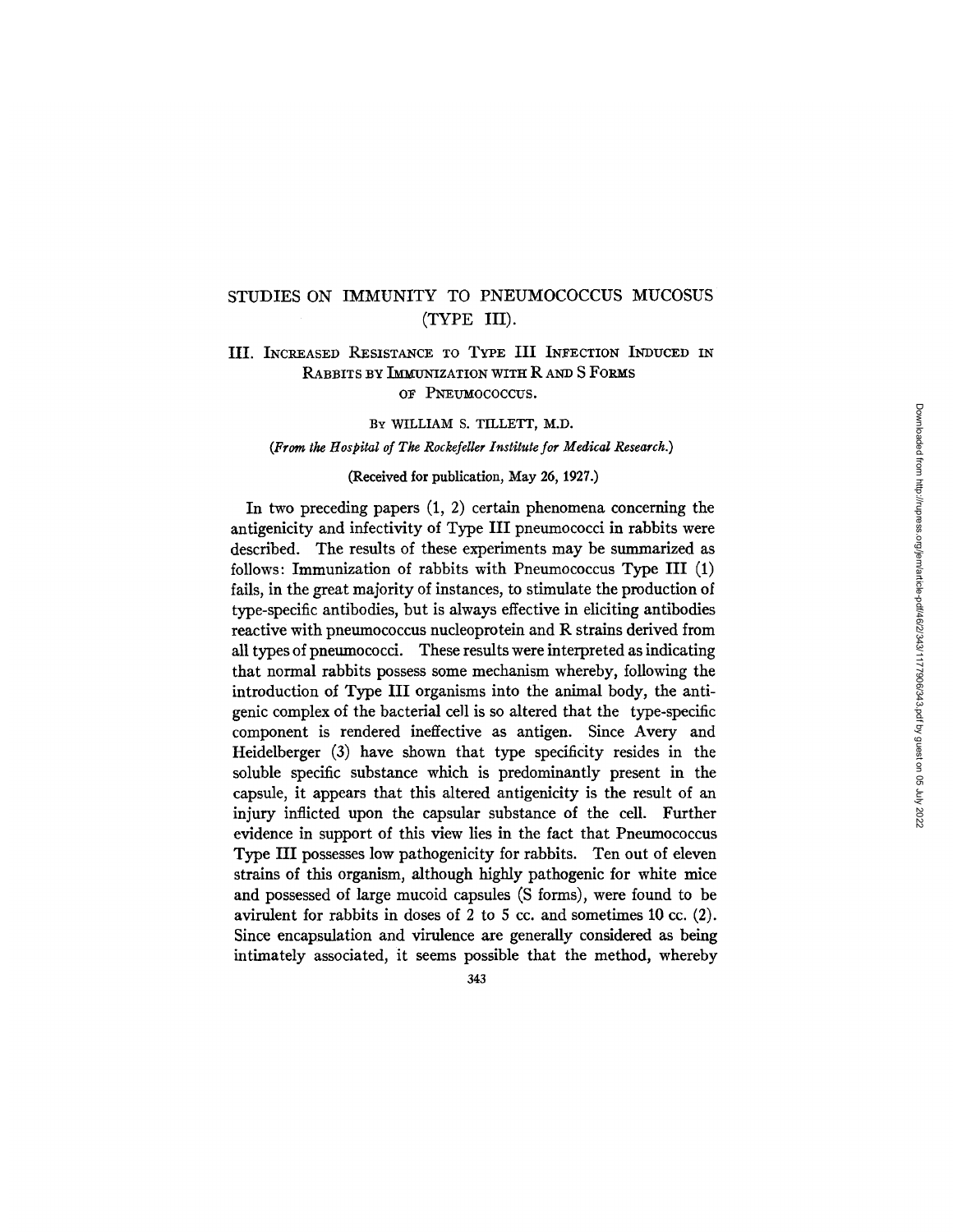rabbits resist Type III infection, rests on the same mechanism which is responsible for the destruction of the type-specific antigenicity of the cell and that by virtue of the injury inflicted on the capsule of the living organism, virulence is impaired. These results expressed in terms of the host imply that rabbits possess a considerable degree of natural resistance to Type III infection. However, to attribute resistance to natural immunity is merely restating the problem and leaves unexplained the mechanism in the body on which it depends. In the recovery of normal rabbits from Type III infection the evidence indicates that in this instance, the factors underlying resistance are primarily operative against the capsular component of the cell.

The results previously referred to have concerned the reaction of normal rabbits. The experiments reported in this communication deal with immunized rabbits, and the purpose has been to determine the presence of active immunity against Type III infection following immunization not only with homologous organisms but also with heterologous strains, both S and R forms, and with solutions of pneumococci. Others (7, 8) have reported that rabbits immunized with Pneumococcus Type III are actively immune against infection with homologous organisms even though specific agglutinins are not demonstrable. These results minimize the r61e which specific antibodies play in active resistance in the case of Type III infection, and Singer and Adler (8) have offered an explanation of this phenomenon to which subsequent reference will be made. It seemed of significance to determine if any demonstrable antibody participated in this active immunity; consequently the sera of all the experimental animals have been tested for both type-specific (anti-S), and species-specific (anti-P), antibodies and the results correlated with the presence or absence of effective resistance.

Testing for the presence of active immunity necessitates the use of virulent organisms. Although most of the Type III strains have been found to possess low initial virulence for normal rabbits, one strain was made highly pathogenic by rapid animal passage. Consequently this rabbit virulent strain afforded a means of testing for increased resistance. Its virulence was maintained so that .001 cc. always proved fatal and, in most of the experiments, .0001 cc. caused death. Since a standard dose of 1 cc. of culture was always injected,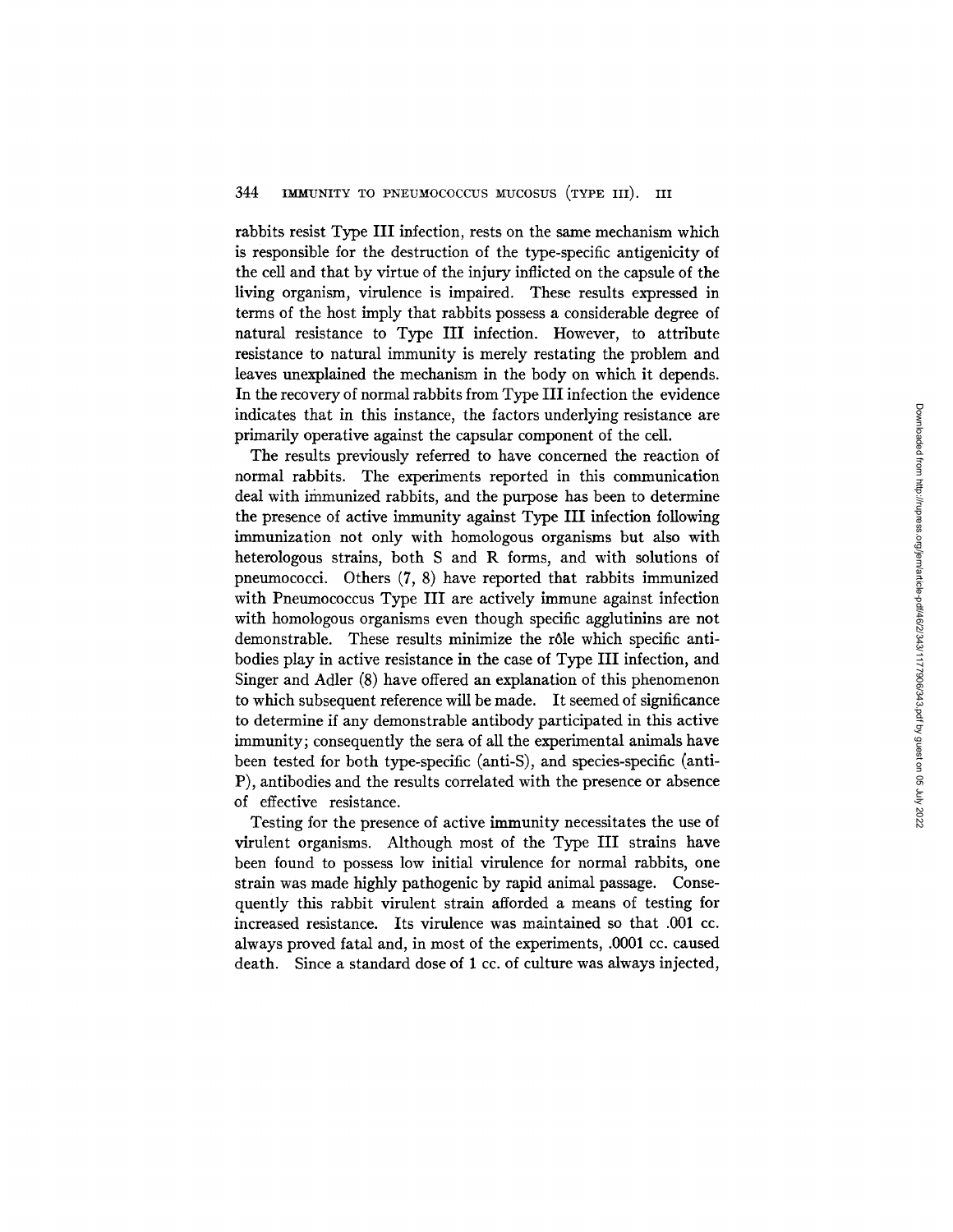each animal may be considered as receiving usually 10,000 and always 1000 lethal doses.

## *Methods.*

*Antigens.--Heat-killed* cultures, regardless of the type or strain employed in immunization, were, in each instance, made by the same method. 12 to 14 hour plain broth cultures, killed by heating at 56 $\degree$  for  $\frac{1}{2}$  hour, were centrifuged and resuspended in physiological salt solution in such quantities that 0.5 cc. of the vaccine was equivalent to 1 cc. of original culture.

The pneumococcus solutions used for immunization were made by two different methods. One solution consisted of nucleoprotein derived from Type II pneumococcus according to the method described by Avery and Morgan (4). The other solution was made as follows: 6 liters of  $R_2$  culture (derived from Type II pneumococcus) were centrifuged and the bacteria resuspended in 100 co. of physiological salt solution. 0.3 cc. of 10 per cent sodium desoxycholate was added, and the mixture incubated at 37.5°C. for 2 hours. At the end of this time stained films of the fluid showed a complete dissolution of all formed cells. The solution was then centrifuged at high speed to remove detritus, and the supernatant fluid filtered through a Berkefeld V filter. The bacteria-free filtrate was used for immunization.

*Methods of Immunization.--All* rabbits receiving heat-killed organisms were immunized according to the method described by Cole and Moore (5), which consists in alternating for 6 weeks, a week of daily injections of 0.5 cc. of vaccine followed by a week of rest.

Rabbits injected with pneumococcus solutions received 0.5 cc. intravenously each day for the 1st week and during the 2 other alternate weeks of injection received 1 cc. daily.

All animals were bled 8 to 10 days after the last injection and the antibody content of the sera determined.

*Method of Testing Active Immunity.--As* previously stated, a standard dose of 1 cc. of culture of the rabbit virulent strain of Type III was intravenously injected in each test animal. .0001 cc. of this culture was usually fatal and .001 co. always killed normal rabbits.

For purposes of following the course of the blood infection in both immunized animals and normal controls, blood cultures were taken at frequent intervals according to the method previously used (2). 4 to 6 rabbits in addition to 1 or 2 controls were tested simultaneously.

Most of the animals which died were examined post mortem with special reference to gross pathological changes in the serous cavities.

Altogether, 44 rabbits have been tested for the presence of active immunity against infection with a rabbit virulent strain of Pneumo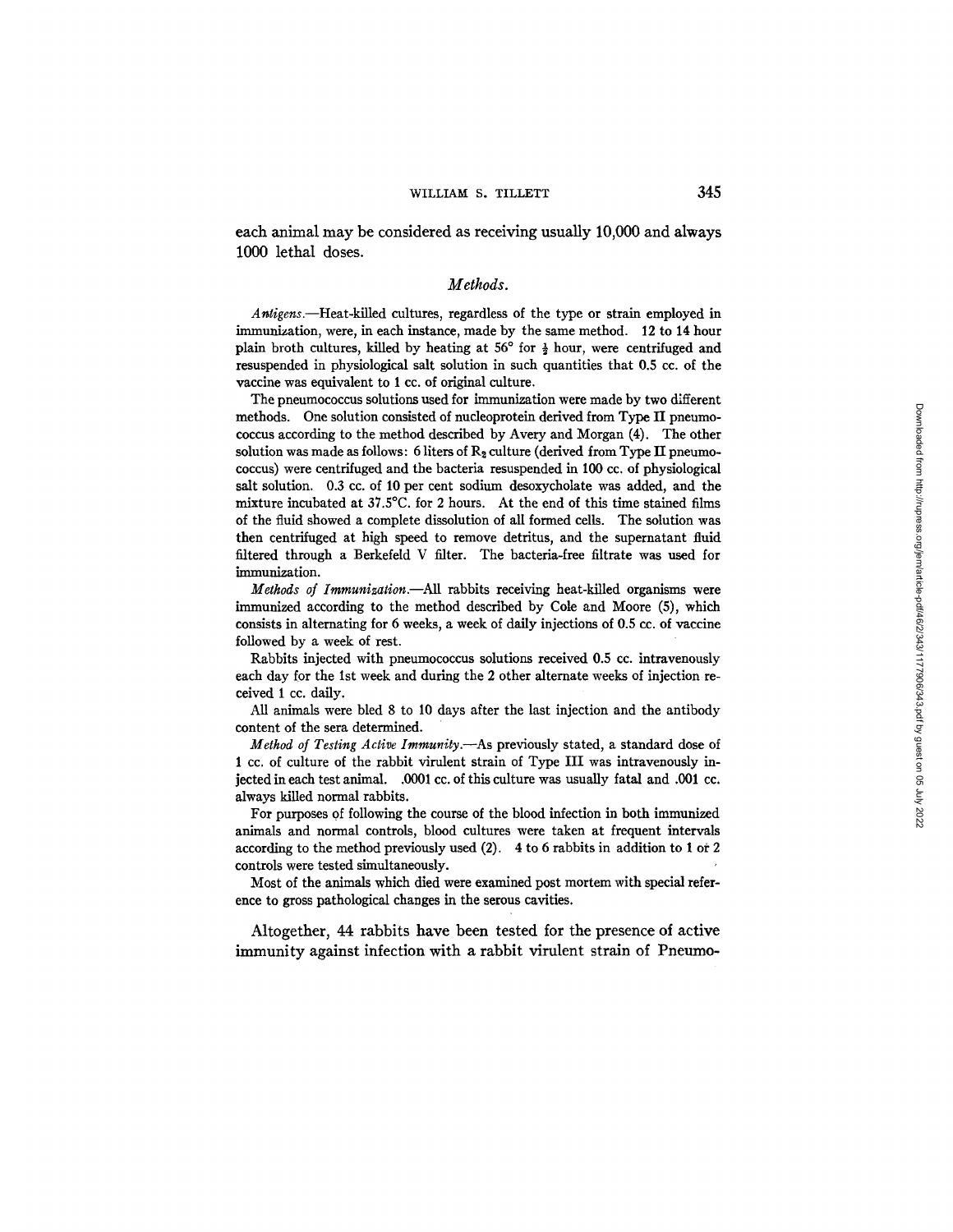coccus Type III. In addition to animals which, by surviving, demonstrated a solid immunity, others were considered as partially immune, which, although ultimately succumbing, showed evidence of increased resistance by reason of the duration of life, the character of the bacteremia as contrasted with controls, and the presence of localized infection found post mortem. A more detailed consideration of these factors will be given in the analysis of the results.

The experimental animals, depending upon the pneumococcus material used for immunization, may be grouped as follows:

I. Rabbits immunized with Pneumococcus, Type III.

II. Rabbits immunized with Pneumococcus, Type I or II.

III. Rabbits immunized with Pneumococcus, R strains.

IV. Rabbits immunized with solutions of Pneumococcus.

## *Group [. Rabbits Immunized with Type [H Pneumococcus.*

Twelve rabbits belong to this group. They were chosen from the 28 rabbits used in the immunization experiments previously reported (1). The strain of Type III used for immunization of these animals, although encapsulated, type-specific, and highly pathogenic for mice, was avirulent for rabbits in doses of 5 cc. 3 of the 12 possessed typespecific agglufinins in low titre (2 of the sera were not reactive beyond 1:2 dilution and the other was not reactive beyond 1:20 dilution). The sera of the other 9 contained no demonstrable type-specific antibodies. The sera of all the animals possessed antiprotein antibodies, and agglutinated R strains in 1:160 or 1:320 dilutions of serum,

Of the 3 rabbits whose sera possessed demonstrable type-specific antibodies, 1 survived, 1 lived 7 days and showed evidence of increased resistance, 1 died simultaneously with the control. Of the other 9 rabbits, 5 survived, 3 lived 11, 16, and 22 days respectively showing evidence of increased resistance, 1 died with the control.

In summary, it may be seen that of the 12 rabbits immunized with Type III pneumococcus, 6 survived, 4 showed evidence of increased resistance, and 2 died at the same time as the controls. These results expressed in percentage are: 50 per cent survived and, by including the partially immune, 83 per cent showed definite evidence of increased resistance'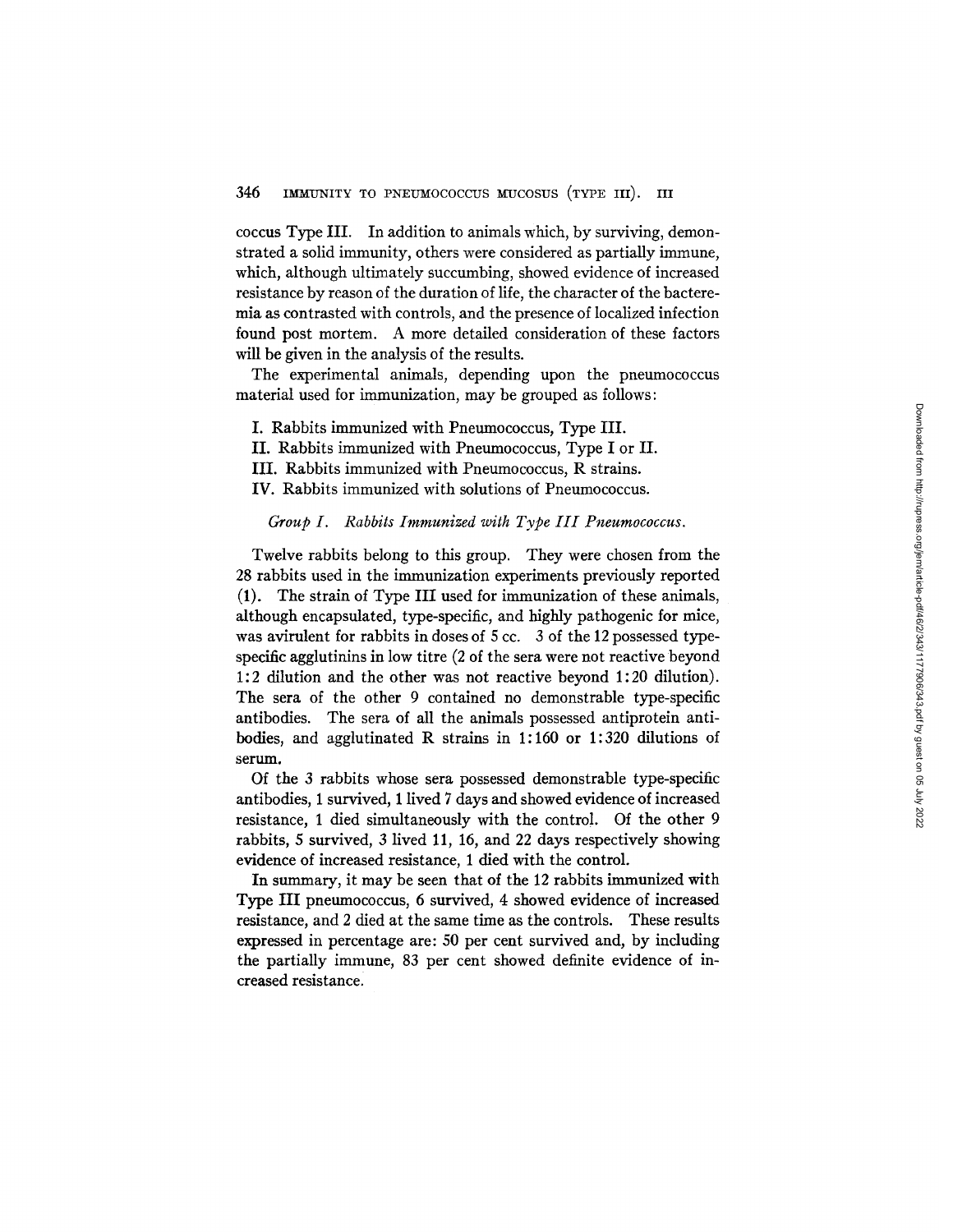## *Group 1I. Rabbits Immunized with Type I or Type II Pneumococci.*

Fifteen rabbits belong to this group; 10 were immunized with Type II, 5 with Type I, and all were subsequently infected with Type III. The sera of these animals contained homologous type-specific agglutinins to the usual degree and also antiprotein antibodies agglutinating R pneumococci to approximately 1:160 dilution of serum. Of the 10 rabbits immunized with Type II, 7 survived, 2 living 6 and 7 days respectively, were considered as possessing some immunity, 1 was unprotected. Of the 5 rabbits immunized with Type I, 4 survived and 1 was unprotected. The results obtained with rabbits immunized. with heterologous type-specific pneumococci may be summarized as follows: 11 survived infection with Type III, and 2 showed evidence of increased resistance. Expressed in percentage, 73 per cent survived and a total of 86 per cent showed evidence of active immunity.

## *Group 111. Rabbits Immunized with R Forms of Pneumococci.*

Eleven rabbits belong to this group. 5 were immunized with an R strain derived from Type I pneumococcus (designated  $R_1$ ); 5 with an R strain derived from Type II (designated  $R_2$ ); 1 with an R strain derived from Type III (designated  $R_3$ ). The sera of these rabbits contained no type-specific antibodies, but only antiprotein antibodies reactive with R strains in dilutions of 1:160 to 1:320. Of the 5 rabbits immunized with  $R_1$ , 3 survived, 1 lived 6 days with evidence of resistance, and 1, living 4 days, was classified as not being immune. Of the 5 immunized with  $R_2$ , 4 survived, and 1 lived 5 days with evidence of resistance. The 1 animal immunized with  $R_3$  survived. The results with the rabbits immunized with non-type-specific, nonencapsulated R strains show that 8 survived, 2 showed evidence of increased resistance, and 1 was not considered as immune. Expressed in percentage, 72 per cent survived and a total of 90 per cent showed evidence of increased resistance.

## *Group 1V. Rabbits Immunized with Solutions of Pneumococci.*

Six rabbits belong to this group. The sera of these animals conrained only antiprotein antibodies. The titre of R agglutinins obtained by immunization with purified nucleoprotein (Rabbits 24 and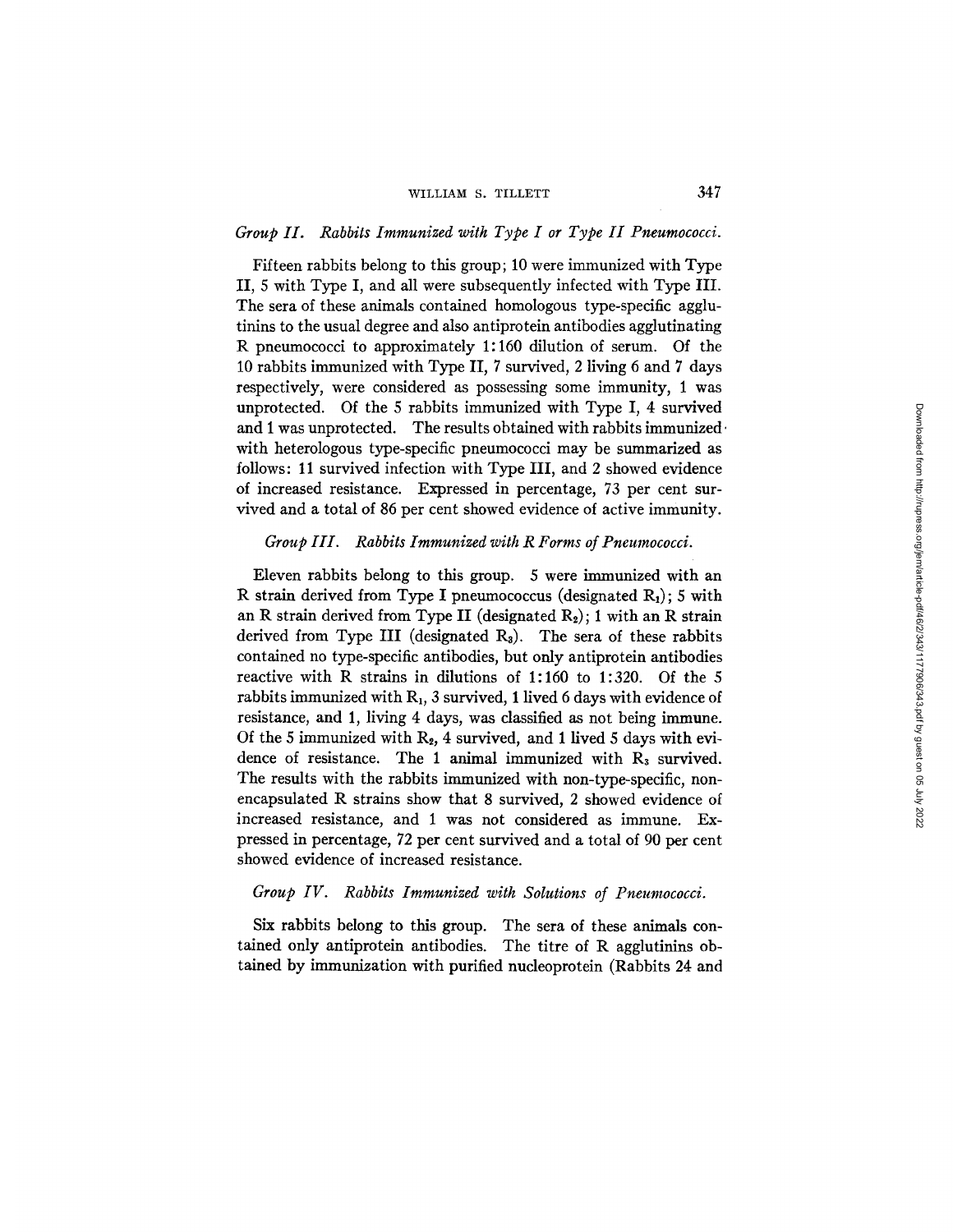25 in Table III) was 1:100. The antiprotein antibodies present in the sera of the rabbits immunized with desoxycholate solution of pneumococci (Rabbits 27, 28, 29, and 30) agglutinated R organisms in dilutions of 1: 1260. No type-specific antibodies were demonstrable.

None of these animals showed evidence of increased resistance to the amount of culture with which they were infected. Although 1 lived  $3\frac{1}{2}$  days, blood cultures showed countless organisms ( $\infty$ ) in each culture taken later than 18 hours after infection. Table III shows the course of the bacteremia in this group of animals, which is in striking contrast to the blood infection occurring in resistant animals (Tables I and II).

*Analysis of Results.--The* data presented in the foregoing experiments reveal the interesting fact that of 38 rabbits which had been previously immunized with pneumococci 25 survived the intravenous injection of living, virulent Type III organisms in amounts at least a thousandfold greater than the dose invariably fatal for normal controls. A second point of equal interest is the fact that this solid immunity against Type III infection may be established by preliminary treatment with cells of heterologous types and with the degraded R forms of pneumococci. In other words, this form of active immunity is effective in the complete absence of demonstrable typespecific antibodies in the serum of the treated rabbits, and appears to be unrelated to the variety of pneumococcus used for immunization. In attempting to analyze the mechanism underlying this form of effective but non-specific resistance recourse was had to the method previously described (2) by means of which the course of the infection may be followed by observing the intensity and duration of the bacteremia. The course of the bacteremia in 7 of the infected rabbits is given in Table I. The figures presented in the table are typical and representative of the results obtained in the group of animals surviving infection, regardless of the variety of pneumococcus used for immunization, and are equally characteristic of the normal control group. 3 of the animals whose protocols are given, had been previously immunized with a rabbit avirulent strain of Type III, 3 others had been similarly treated with R cells derived from heterologous types, and the remaining rabbit had been immunized with Pneumococcus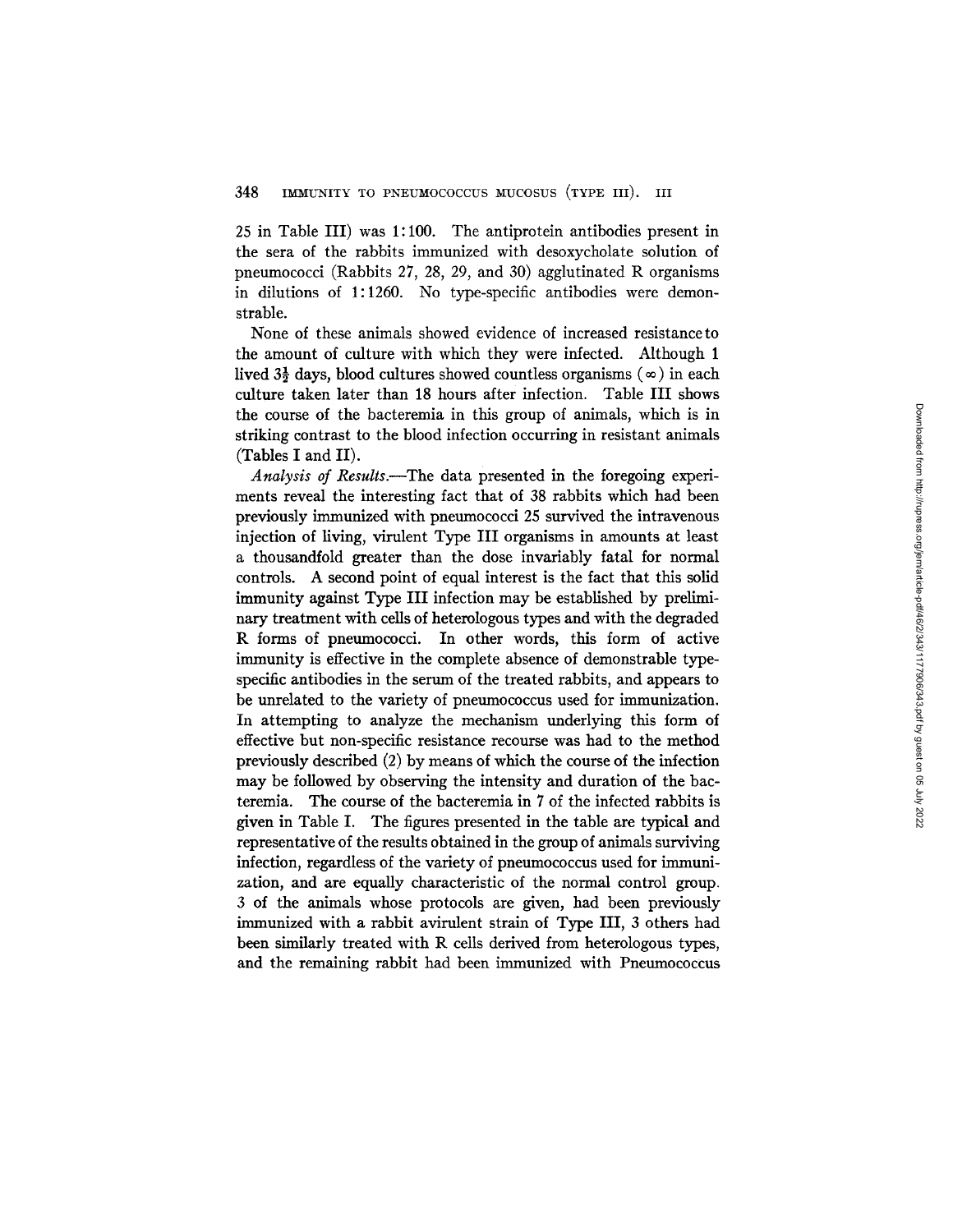Type II. For purposes of comparison the course of the bacteremia during the fatal infection of 2 normal control rabbits is included in the same protocol. The rapidly fatal septicemia in the non-immune animals with progressively increasing and overwhelming numbers of organisms constantly in the blood is in striking contrast to the mild,

### TABLE I.

## *Course of Bacteremia in Immunized Rabbits Surviving Infection with Rabbit Virulent Strain of Pneumococcus Type IlL*

(The results given in this protocol are representative of 25 rabbits which survived.)

| $\mathbf{1}$                      | $\mathbf{2}$      | 3         | 4          | 5            | 6    | 7                        | 8               | $\boldsymbol{9}$ |  |  |
|-----------------------------------|-------------------|-----------|------------|--------------|------|--------------------------|-----------------|------------------|--|--|
| Normal<br>control                 | Normal<br>control | Type<br>ш | Type<br>ĤÌ | Type<br>ш    | Type | $\mathbf{R}_1$<br>strain | $R_1$<br>strain | R,<br>strain     |  |  |
| No. of colonies per unit of blood |                   |           |            |              |      |                          |                 |                  |  |  |
| $\infty$                          | $\infty$          | 49        | 660        | 164          | 261  | 3200                     | 620             | 119              |  |  |
| 107                               | $\infty$          | 1         | 2          | 0            | 12   | 22                       | 0               | 37               |  |  |
| 393                               | $\infty$          | 0         | 0          | 3            | 5    | 6                        | ı               | 20               |  |  |
| 562                               | $\infty$          | 0         | 6          | 0            | 9    | 12                       | 8               |                  |  |  |
| $\infty$                          | D                 | 0         | 18         | 0            | 38   | 18                       | 3               | 216              |  |  |
| $\infty$                          |                   | 0         | 0          | 4            | 72   | 6                        | 10              | 12               |  |  |
| D                                 |                   | $\bf{0}$  | 0          | 23           | 4    | 5                        | 176             | 32               |  |  |
|                                   |                   | $\bf{0}$  | 0          | 14           | 0    | 5                        | 14              | 4                |  |  |
|                                   |                   | 0         | 0          | 30           | 29   | 3                        | 342             | 35               |  |  |
|                                   |                   | S         | S          | 7            | 14   | 15                       | 66              | 5                |  |  |
|                                   |                   |           |            | 4            | 6    | 1                        | 8               | 6                |  |  |
|                                   |                   |           |            | 7            | 2    | 0                        | 6               | $\bf{0}$         |  |  |
|                                   |                   |           |            | $\mathbf{2}$ | 3    | 6                        | 4               | 0                |  |  |
|                                   |                   |           |            | 4            | 0    | 0                        | $\overline{2}$  | 0                |  |  |
|                                   |                   |           |            | 1            | 0    | 0                        | 0               | 0                |  |  |
|                                   |                   |           |            | 0            | 0    | 0                        | $\bf{0}$        | 0                |  |  |
|                                   |                   |           |            | S            | S    | S                        | S               | S                |  |  |
|                                   |                   |           |            |              |      |                          |                 |                  |  |  |

S indicates survival of animal

D indicates death of animal.

fluctuating, but progressively decreasing bacteremia which characterizes the course of infection in the immunized rabbits. In many instances, the blood infection in the immune animals may persist for several days, the circulating organisms varying in number from time to time before ultimately disappearing. The non-fatal course of the bacteremia in the treated animals following infection with an S strain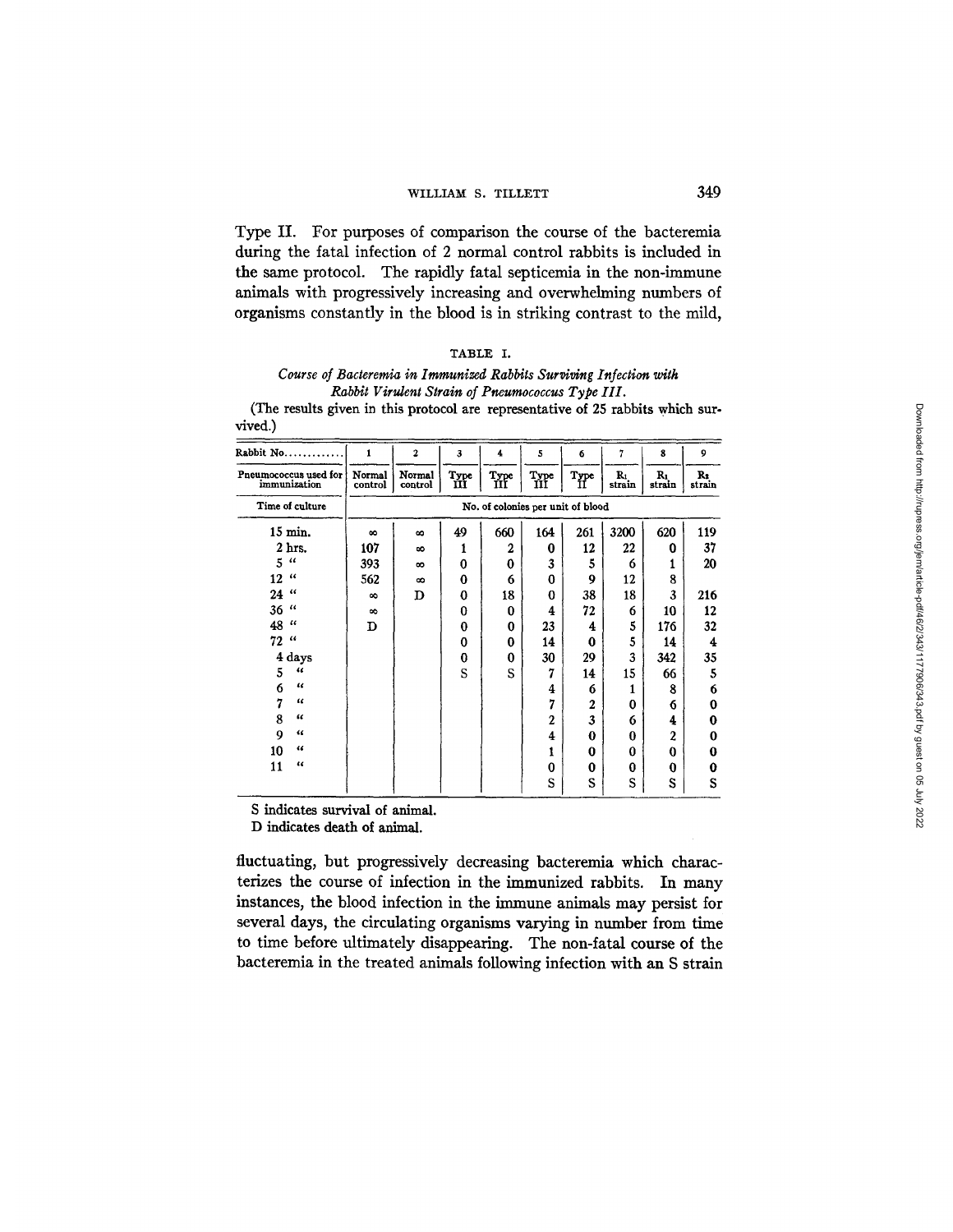of Type III, highly virulent for rabbits, parallels very closely the curve of the benign bacteremia (2) which occurs in normal rabbits infected with an S culture of Type III, avirulent for this species. The

### TABLE II.

*Course of Bacteremia in Immunized Rabbits Not Surviving Infection with Rabbit Virulent Strain of Pneumococcus Type III.* 

| Rabbit No                             | 10       | 11                 | 12               | 13  | 14          | 15  | 16                                                           | 17                      | 18                 | -19      | 20             | 21             | $22\,$           |
|---------------------------------------|----------|--------------------|------------------|-----|-------------|-----|--------------------------------------------------------------|-------------------------|--------------------|----------|----------------|----------------|------------------|
| Pneumococcus used for<br>immunization |          | Normal<br>controls |                  |     |             |     | Type Type Type Type Type Type<br>III III III III III III III |                         | Normal<br>controls |          | R <sub>2</sub> | $\mathbf{R}_1$ | $\mathbf{R}_1$   |
| Time of culture                       |          |                    |                  |     |             |     |                                                              |                         |                    |          |                |                |                  |
| 15 min.                               | $\infty$ | $\infty$           | 29               | 168 | $\infty$    | 184 | 330                                                          | 164                     | $\infty$           | $\infty$ |                | 268 4000 564   |                  |
| 2 hrs.                                | $\infty$ | 3200               | 9                | 253 | 96          | 15  | 3                                                            |                         | 1 3000             | œ        | 4              | 28             | 3                |
| 66<br>5                               | œ        | $\infty$           | $\boldsymbol{2}$ | 406 | 13          | 22  | 3                                                            | 0                       | $\infty$           | œ        | 3              | 5              | 5                |
| 12<br>"                               | $\infty$ | $\infty$           | $\mathbf{s}$     | 592 | 24          | 90  | 38                                                           | 0                       | œ                  | $\infty$ | 0              | 7              | 9                |
| "<br>24                               | œ        | $\infty$           | 6                | D   | 8           | 15  | 314                                                          | 0                       | ∞                  | D        | 34             | 2              | $\boldsymbol{2}$ |
| $\epsilon$<br>36                      | D        | D                  | 1                |     | 4           | D   |                                                              | $\bf{0}$                | D                  |          | 103            | 83             | 5                |
| 48<br>"                               |          |                    | 251              |     | 12          |     | 328                                                          | 23                      |                    |          | 316            | 41             | 4                |
| $72$ $\cdot$                          |          |                    | 133              |     | 3           |     | 19                                                           | 14                      |                    |          | 56             | 9              | 24               |
| 4 days                                |          |                    | 316              |     | 8           |     | 42                                                           | 30                      |                    |          | 38             | D              | 33               |
| 66<br>5                               |          |                    | 93               |     | 12          |     | 35                                                           | 7                       |                    |          | D              |                | 123              |
| 6<br>$\epsilon$                       |          |                    | 116              |     | 216         |     | 21                                                           | 4                       |                    |          |                |                | D                |
| $\epsilon$                            |          |                    | D                |     |             |     | 1200                                                         | 7                       |                    |          |                |                |                  |
| 8<br>"                                |          |                    |                  |     | 72          |     | 86                                                           | $\overline{\mathbf{c}}$ |                    |          |                |                |                  |
| 9<br>66                               |          |                    |                  |     | 1500        |     |                                                              | $\overline{4}$          |                    |          |                |                |                  |
| 66<br>10                              |          |                    |                  |     | $\mathbf D$ |     | 10                                                           | $\mathbf{1}$            |                    |          |                |                |                  |
| "<br>11                               |          |                    |                  |     |             |     | 4                                                            | $\bf{0}$                |                    |          |                |                |                  |
| "<br>12                               |          |                    |                  |     |             |     |                                                              | $\overline{\mathbf{c}}$ |                    |          |                |                |                  |
| "<br>13                               |          |                    |                  |     |             |     |                                                              | $\mathbf{1}$            |                    |          |                |                |                  |
| "<br>14                               |          |                    |                  |     |             |     | 20                                                           | 6                       |                    |          |                |                |                  |
| "<br>15                               |          |                    |                  |     |             |     | 32                                                           |                         |                    |          |                |                |                  |
| "<br>16                               |          |                    |                  |     |             |     | D                                                            |                         |                    |          |                |                |                  |
| $\epsilon$<br>17                      |          |                    |                  |     |             |     |                                                              | 3                       |                    |          |                |                |                  |
| "<br>18                               |          |                    |                  |     |             |     |                                                              |                         |                    |          |                |                |                  |
| $\epsilon\epsilon$<br>19              |          |                    |                  |     |             |     |                                                              |                         |                    |          |                |                |                  |
| "<br>20                               |          |                    |                  |     |             |     |                                                              | 1                       |                    |          |                |                |                  |
| 46<br>21                              |          |                    |                  |     |             |     |                                                              | D                       |                    |          |                |                |                  |
|                                       |          |                    |                  |     |             |     |                                                              |                         |                    |          |                |                |                  |

D indicates death of animal.

possible significance of the similarity in the course of the bacteremia in both instances and its relation to the mechanism of recovery will be discussed later.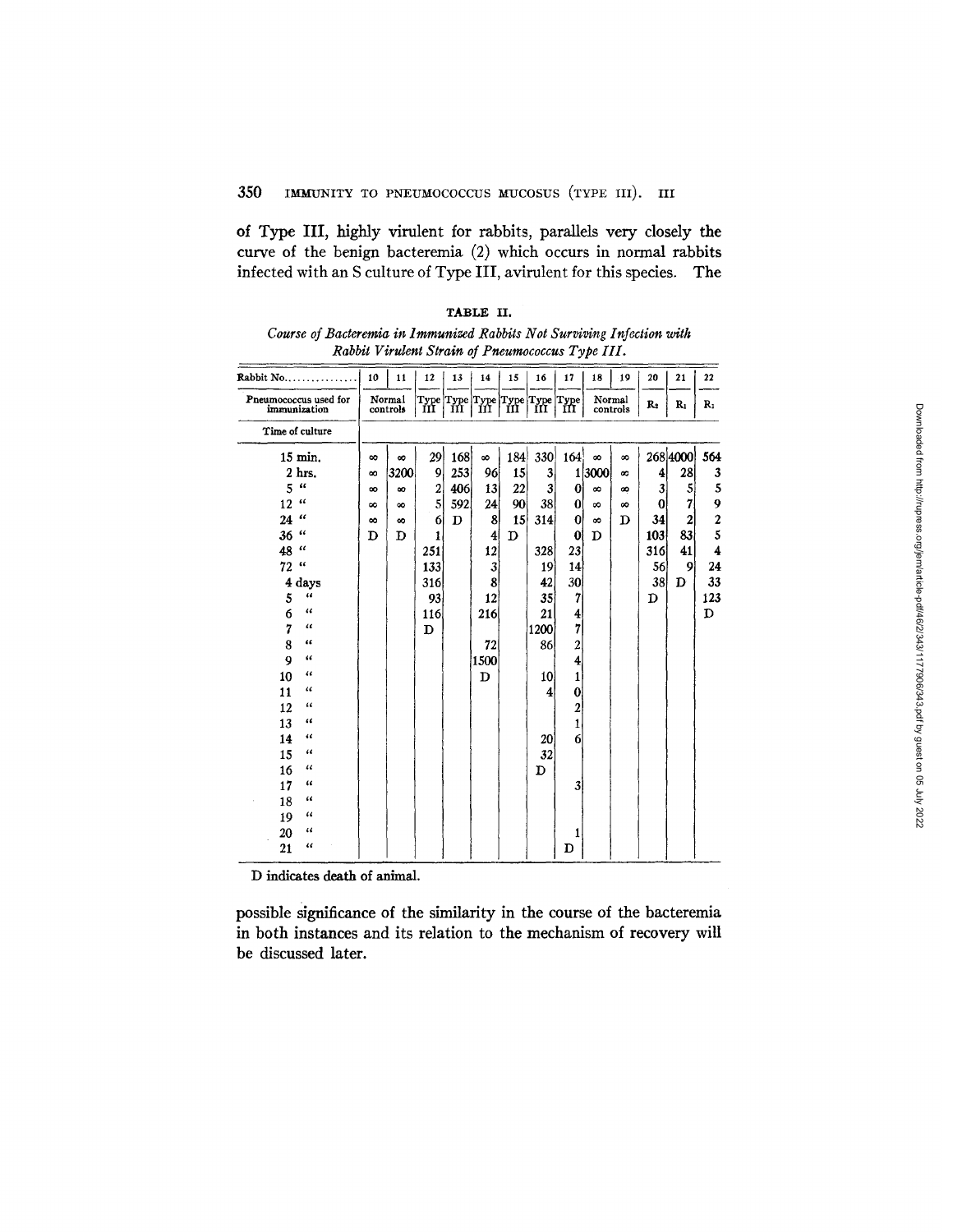Of the 38 rabbits immunized with pneumococci--25 of which completely recovered from virulent Type III infection--there were 13 animals which died. However, 9 of these may justly be considered as having acquired a considerable though ineffective degree of immunity as a result of the previous immunization. These animals lived 5 to 21 days following infection, whereas the controls all died within 24 to 36 hours. As previously stated, all the experimental animals suffered a massive infection receiving 1 cc. of the virulent Type III culture representing from 1000 to 10,000 minimal lethal doses. If the test had been made less severe by giving smaller infecting doses the number of surviving animals would, in all probability, have been greater.

Not only the duration of life but also the degree of the bacteremia evidenced the presence of resistance in these non-surviving animals. In Table II is given the course of the blood infection in 9 rabbits as estimated by blood cultures taken at frequent intervals. From the table it may be seen that there is an initial sharp reduction in the number of circulating organisms in the resistant animals as contrasted with the controls, and that, although death eventually ensued, the blood infection during life ran a moderately low grade and irregular course, not unlike that in the surviving rabbits. Even in 2 animals (Nos. 13 and 15), which died within 48 hours, and not tabulated as immune, the extent of the bacteremia is markedly less than in the controls. The results indicate that these partially resistant rabbits, although not possessing a solid immunity, were capable of checking the infection, either by inhibiting multiplication of the bacteria or by actually destroying them. Still further evidence that the rabbits, in which death was delayed, possessed some immunity is brought out by the fact that at autopsy, of the 9 examined, 7 suffered from purulent pericarditis and pleuritis, a condition not found in the normals, which died of an overwhelming septicemia. Localization of infection is generally considered as evidence of partial immunity and this has been especially emphasized by Stillman (6) in experimental production of lobar pneumonia. It seems highly probable that the local inflammatory processes were at least partially responsible for the fatal outcome.

In striking contrast to the effective resistance against Type III infection acquired by rabbits immunized with pneumococcus cells is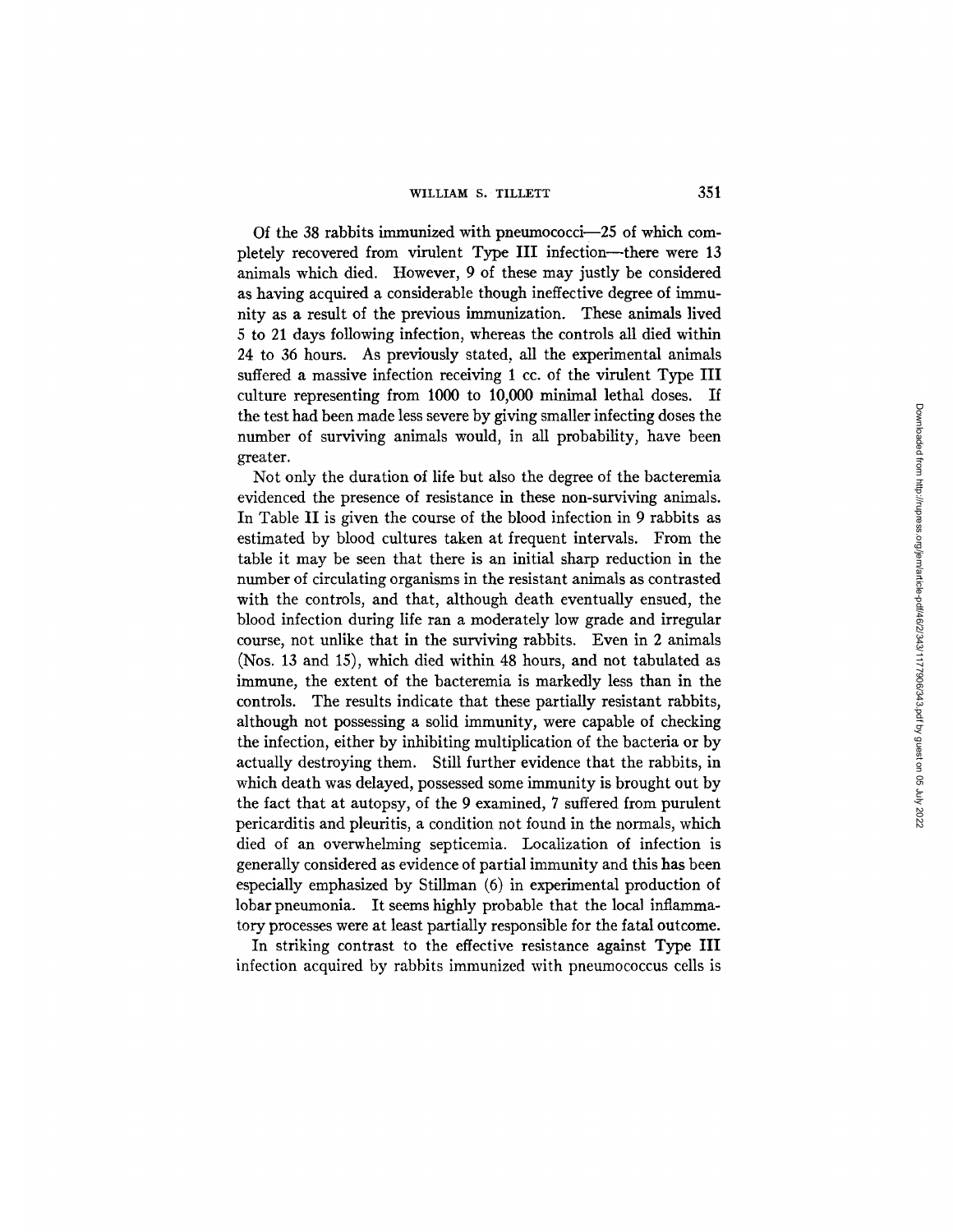the absence of protection in other animals immunized with solutions of heterologous pneumococci. The course of the infection in this group shows that they possessed no resistance, at least against a dose as great as 1 cc. of virulent culture. 5 of the 6 rabbits died within 48 hours and 1 lived  $3\frac{1}{2}$  days. The bacteremia in these animals was only transiently reduced or entirely unaffected (Table III). Furthermore, none possessed evidence of localization of infection on gross postmortem examination. It is a striking fact that although these rabbits possessed circulating antiprotein antibodies (anti-P) similar to the rabbits immunized with whole organisms, no increased resistance was

#### TABLE III.

*Course of Bacteremia in Rabbits Immunized with Solutions of Pneumococci and Injected with Rabbit Virulent Strain of Pneumococcus Type HI.* 

| Rabbit No.                   | 23                | 24            | 25           | 26                | 27                                                | 28       | 29       | 30       |  |  |
|------------------------------|-------------------|---------------|--------------|-------------------|---------------------------------------------------|----------|----------|----------|--|--|
| Material<br>for immunization | Normal<br>control | nucleoprotein | Pneumococcus | Normal<br>control | Desoxycholate solution of<br>pneumococcus $(R_2)$ |          |          |          |  |  |
| $15 \text{ min.}$            | $\infty$          | $\infty$      | $\infty$     | $\infty$          | $\infty$                                          | $\infty$ | $\infty$ | $\infty$ |  |  |
| 2 <sub>hrs.</sub>            | $\infty$          | $\infty$      | $\infty$     | $\infty$          | 175                                               | $\infty$ | 115      | $\infty$ |  |  |
| $5$ "                        | 714               | $\infty$      | $\infty$     | $\infty$          | 426                                               | $\infty$ | 217      | $\infty$ |  |  |
| $12^{16}$                    | $\infty$          | $\infty$      | $\infty$     | $\infty$          | $\infty$                                          | $\infty$ | 382      | $\infty$ |  |  |
| $24$ "                       | $\infty$          | D             | $\infty$     | D                 | $\infty$                                          | D        | œ        | œ        |  |  |
| $36$ $\frac{4}{3}$           | D                 |               | D            |                   | $\infty$                                          |          | $\infty$ | D        |  |  |
| 48 "                         |                   |               |              |                   | $\infty$                                          |          | D        |          |  |  |
| $72$ $\alpha$                |                   |               |              |                   | $\infty$                                          |          |          |          |  |  |
| $96$ "                       |                   |               |              |                   | D                                                 |          |          |          |  |  |

D indicates death of animal.

apparent. This is strongly suggestive that anti-P antibodies, in themselves, are not significant in this form of active immunity.

### DISCUSSION.

The experiments reported in the present paper demonstrate that a considerable degree of increased resistance against virulent Type III pneumococci may be stimulated in rabbits by immunization with homologous or heterologous type-specific S pneumococci or with R forms derived from them. The protection was equally effective regardless of the type of pneumococcal cells used for immunization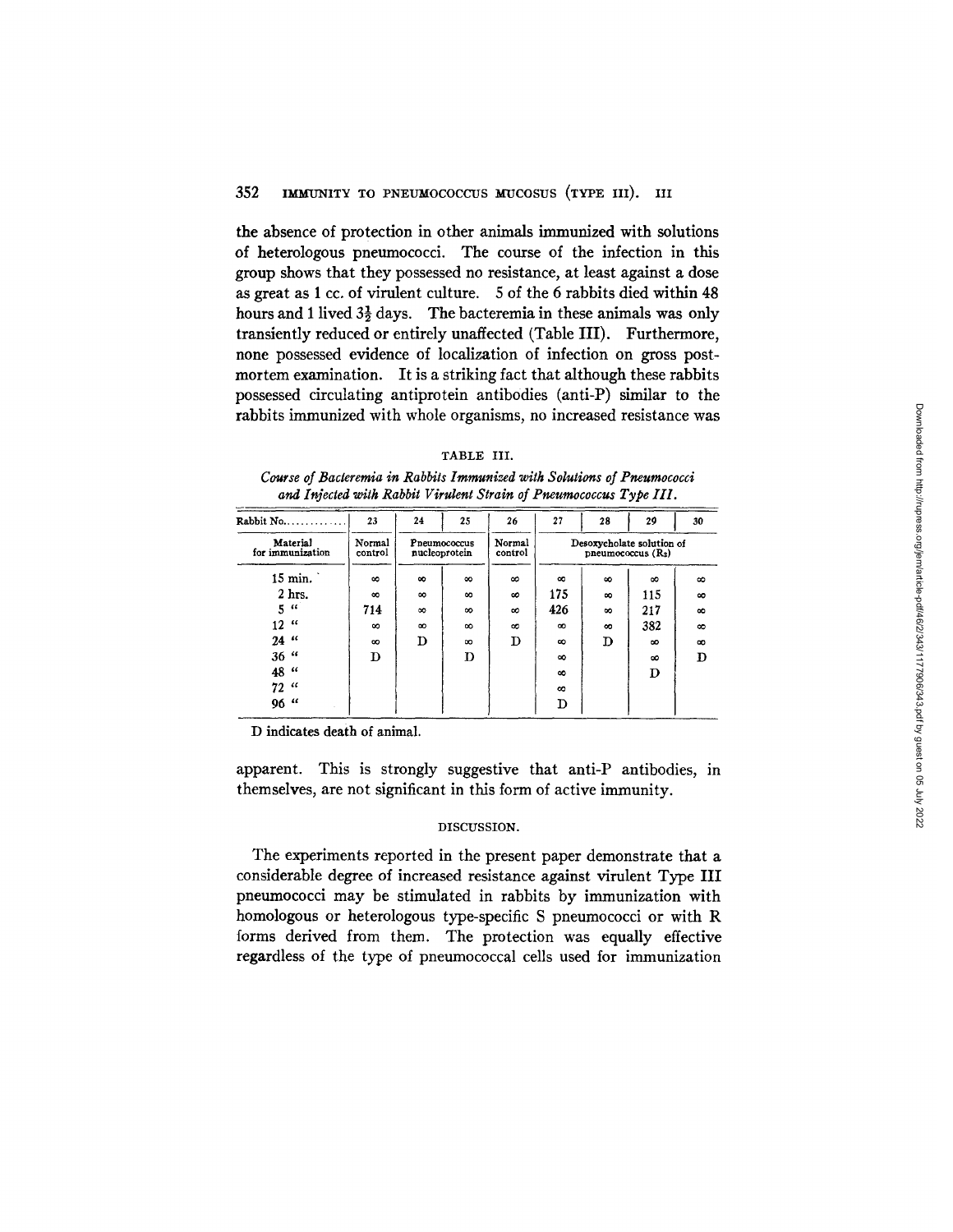(Table IV). The exclusion of a type-specific immune reaction by the use of animals previously treated with heterologous S and R strains, makes it necessary to investigate other factors which might afford an explanation of the active immunity. Singer and Adler (8), in dealing with this problem, concluded that the resistance of immunized rabbits to Type III was dependent upon changes *(Umstimmung)*  in reticulo-endothelial cells with which was associated the ability to phagocyte the virulent organisms. Interesting as their experiments were, they were inconclusive in excluding the possible influence of sessile specific antibodies. However, when heterologous S and R

#### TABLE IV.

*Summary of Results in Rabbits Immunized with Homologous or Heterologous Pneumococci and Subsequently Infected with Rabbit Virulent Strain of Type Ill.* 

| No. of<br>rabbits | Immunized with                                                                    | Type<br>ш<br>agglu-<br>tinins | R<br>agglu-<br>tinins | No. sur-<br>vived | No. re-<br>sistant<br>not<br>surviv-<br>ing | Total<br>No. re-<br>sistant | Per<br>cent | No.<br>not re-<br>sistant | Per<br>cent |
|-------------------|-----------------------------------------------------------------------------------|-------------------------------|-----------------------|-------------------|---------------------------------------------|-----------------------------|-------------|---------------------------|-------------|
| 12                | Type III                                                                          | $3+$<br>$Q-$                  | $\div$                | 6                 | 4                                           | 10                          | 83          | $\overline{2}$            | 17          |
| 15                | $\begin{array}{l} \big( 10\text{ Type II}\ \big) \:\:5\text{ Type I} \end{array}$ |                               |                       | 11                | $\overline{2}$                              | 13                          | 86          | $\mathbf{2}$              | 14          |
| 11                | R                                                                                 |                               | $\, +$                | 8                 | $\boldsymbol{2}$                            | 10                          | 90          |                           | 10          |
| 6                 | Pneumococcus<br>solutions                                                         |                               | ┿                     | 0                 | $\bf{0}$                                    | 0                           | 0           | 6                         | 100         |

pneumococci afford protection, as the present study indicates, typespecific immunological reactions are entirely eliminated. Wright (9) in a recent publication has reported the results of extensive studies on pneumococcus immunity. Employing Type I pneumococci he was able to demonstrate active immunity in rabbits although demonstrable agglutinins were not present in the sera of the immunized animals. However, under the conditions of his experiments, he did not obtain increased resistance to Type I by previous injection of heterologous organisms and concluded that the reaction was typespecific.

Although the experiments reported in this paper have been carried out under conditions which entirely exclude type-specific immunity,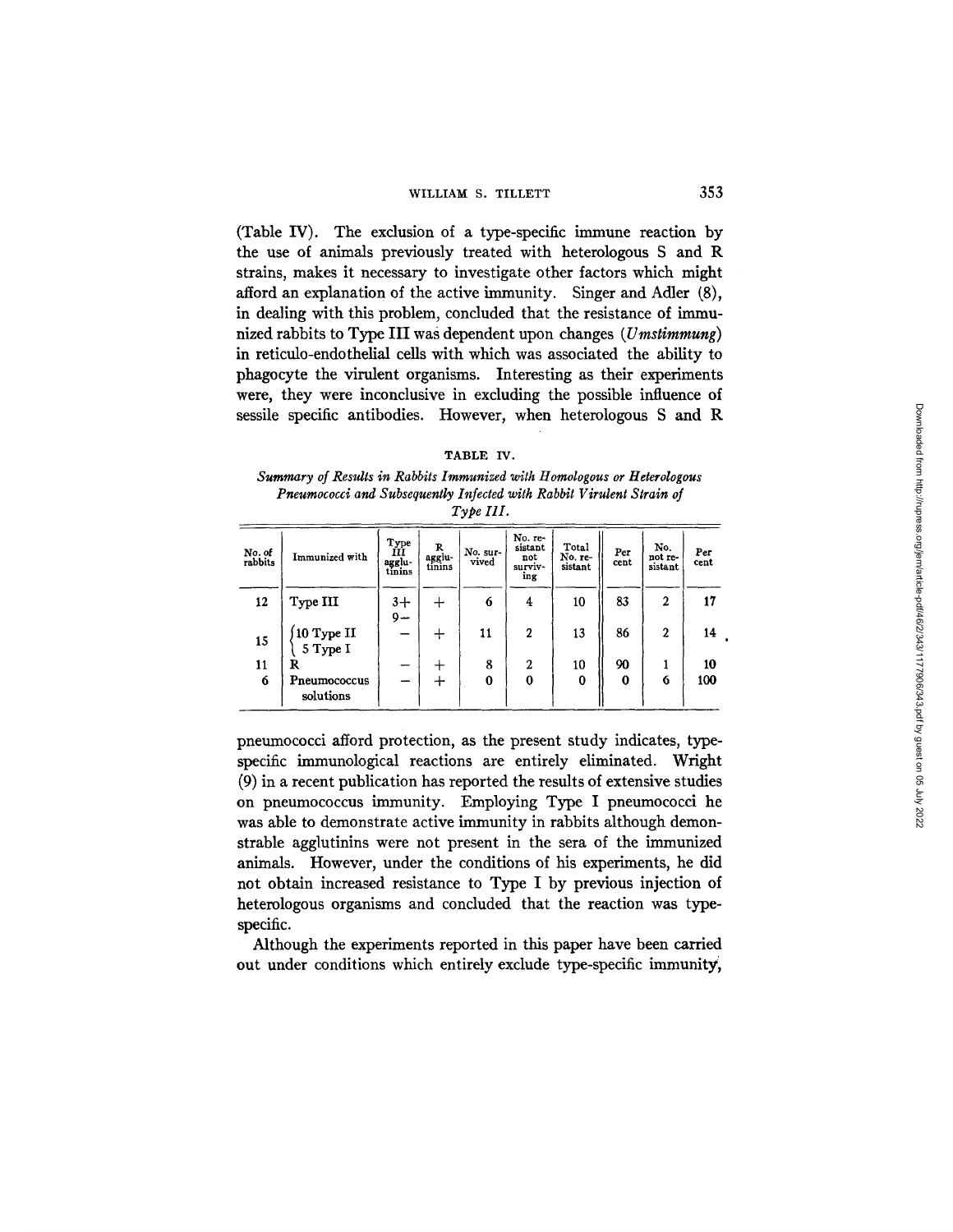nevertheless, the favorable results obtained under such conditions in no sense minimize the thoroughly established significance of typespecific antibodies in protection against pneumococcus infection. Their effectiveness in sensitizing virulent homologous pneumococci and thereby making phagocytosis possible, has been repeatedly observed.

In seeking for an explanation of the form of non-specific immunity against Type III infection on the basis of circulating antibodies it may be noted that the sera of all the immune animals possessed antiprotein (anti-P) antibodies. Antibodies of this character are reactive with the common pneumococcus nucleoprotein (precipitin) and with all R strains (agglutinin). They are not, however, reactive with encapsulated type-specific organisms nor do they confer passive protection on mice against virulent pneumococci. Consequently it is highly improbable that they are responsible for the disposition of pathogenic Type III organisms. More direct evidence of the ineffectiveness of these antibodies in resistance is brought out by the fact that immunization with pneumococcus solutions (derived from heterologous organisms) fails to afford protection although the sera of rabbits so treated possess anti-P antibodies in high titre. The one factor which all the resistant animals had in common was immunization with formed pneumococcal cells. The nature of the material used as antigen rather than the demonstrable antibody response, therefore, seems to be the significant feature in stimulating this form of active immunity.

Since type-specific antibodies have been excluded, and since the presence of species antibodies (anti-P) does not furnish an adequate explanation for the resistance to Type III, it is necessary to seek further for an understanding of this form of immunity. In a previous paper (2) it was shown that rabbits possess a considerable degree of natural resistance to Pneumococcus Type III, although the strains used for injection were S forms and highly pathogenic for mice. It was also shown that the blood infection resulting from the injection of these *rabbit avirulent* organisms into *normal animals* is characterized by a prolonged course during which the number of circulating bacteria vary from time to time but eventually disappear. In the present paper it is shown that the bacteremia occurring in an *immune rabbit*  injected with a *rabbit virulent* strain runs a strikingly similar course.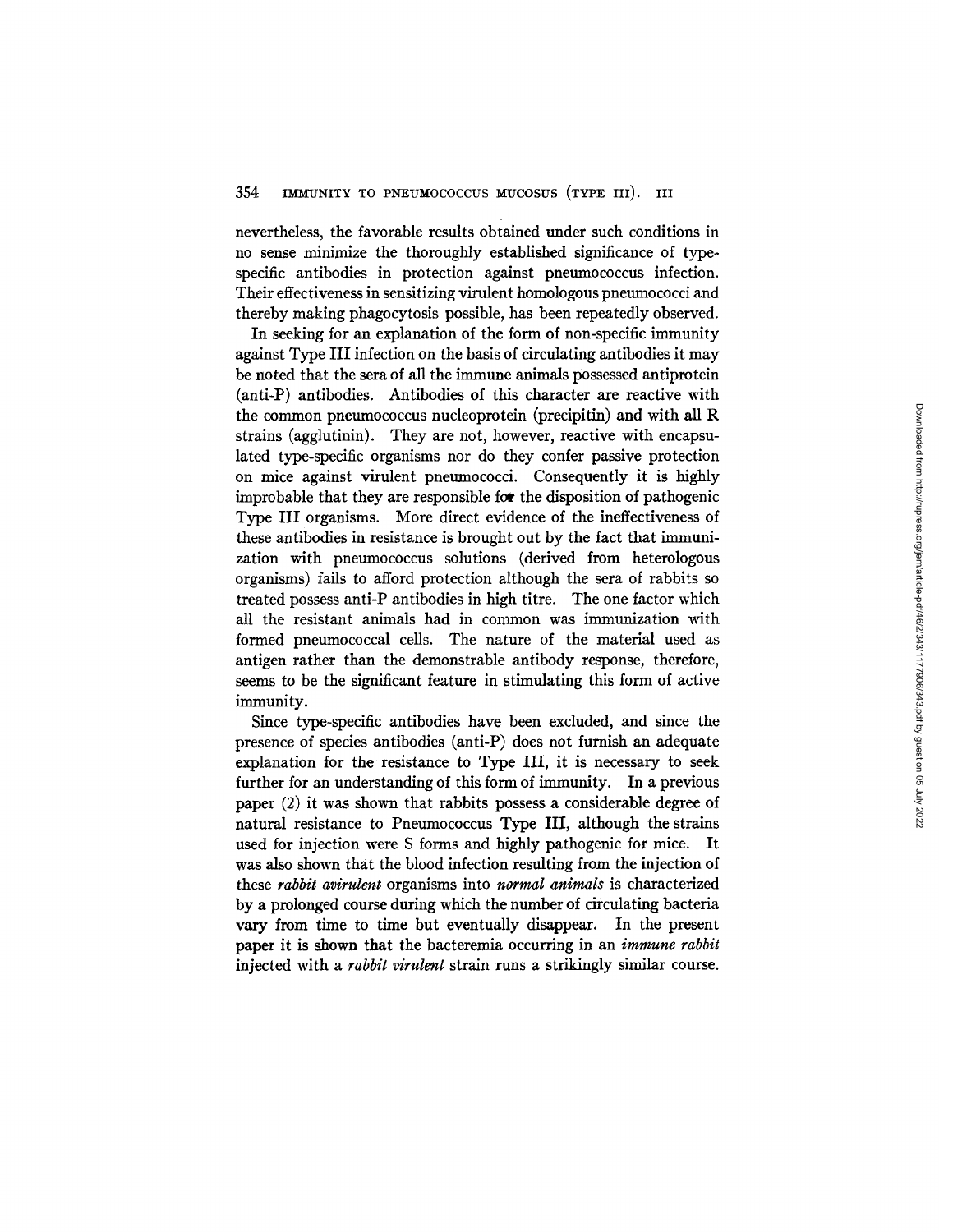Consequently it seems possible that the explanation of acquired resistance, in this instance, is due not to antibodies which have been elicited, but to an increased effectiveness of the mechanism of natural resistance. Wright (9) in his recent publication has offered a similar explanation for the active immunity which he obtained and he considered the difference between normal and immune rabbits to be quantitative and not qualitative. However, the emphasis which he places upon specificity makes it necessary to assume that normal rabbits possess type-specific protective susbtances, a conception which Sia (10) previously suggested and more recently (11) has further emphasized. The experiments reported in this paper reveal the fact that enhanced resistance to Type III pneumococci may be stimulated in rabbits by previous injections of any  $R$  or  $S$  pneumococcus cells, and, according to the explanation advanced, is due to an exaltation of the same factors which endow normal rabbits with natural resistance to Type III infection. Further experiments tending to substantiate this view will be subsequently reported. If this hypothesis proves correct, these experiments also tend to show that, whereas intact cells stimulate the processes of natural resistance, the same material in solution is ineffective, although a similar antibody response (anti-P) is elicited in both instances.

## SUMMARY.

1. Immunization of rabbits with Type III pneumococci is effective in producing active immunity against infection with a virulent strain of the homologous organism.

2. Immunization of rabbits with Type I or II pneumococci, and with R forms derived from any of the fixed types, is equally effective in producing active immunity against Type III infection.

3. Immunization of rabbits with nucleoprotein or with desoxycholate solutions of heterologous pneumococci, under the experimental conditions described, appears to be ineffective in producing active immunity against Type III infection.

#### CONCLUSIONS.

Increased resistance against virulent Type III pneumococci may be stimulated in rabbits by repeated injections of heat-killed cultures